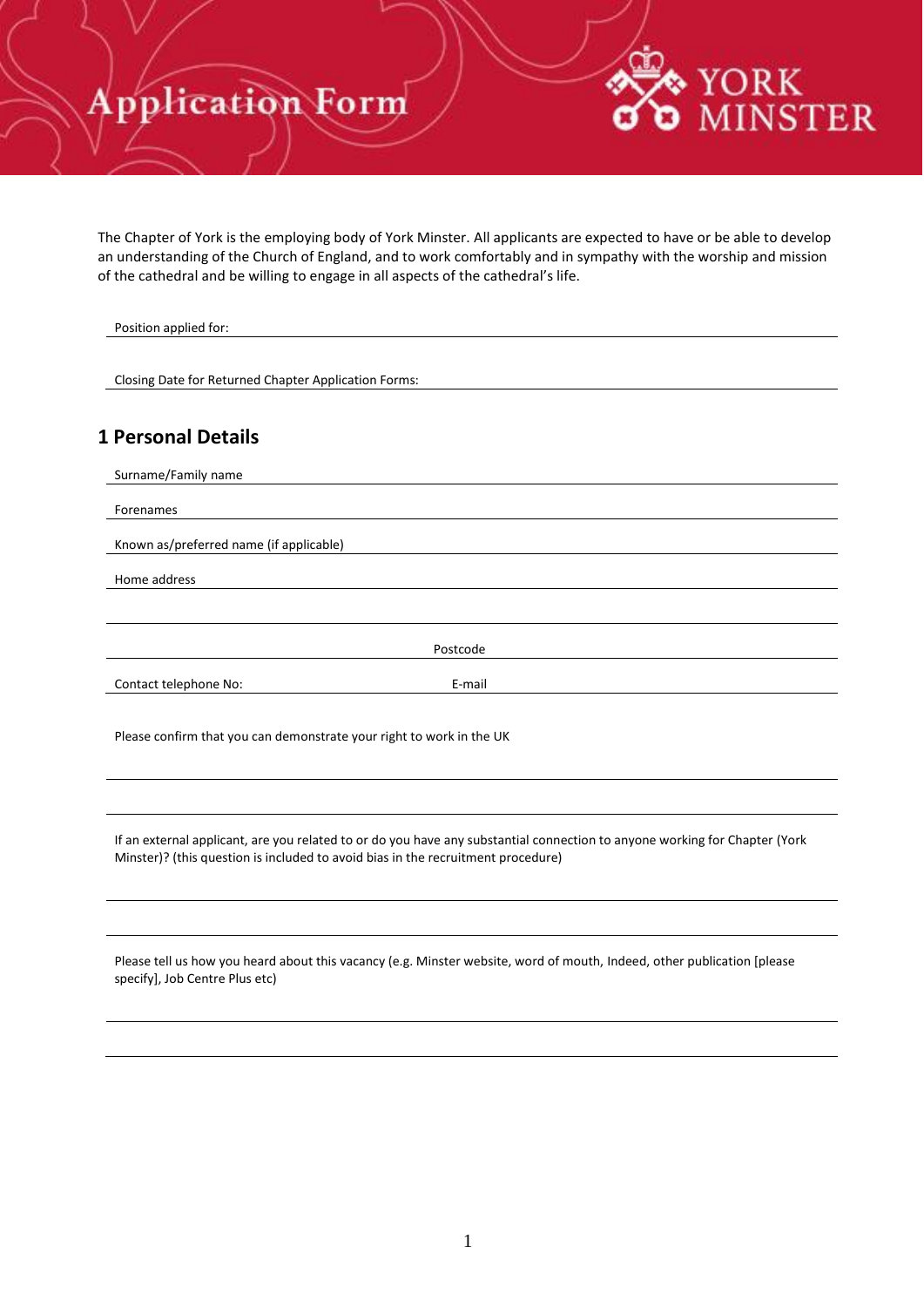# **2 Education & Training**

Education (starting with most recent)

| Name of establishment | Qualification (incl. Subject) | Grade | Date |
|-----------------------|-------------------------------|-------|------|
|                       |                               |       |      |
|                       |                               |       |      |
|                       |                               |       |      |
|                       |                               |       |      |
|                       |                               |       |      |
|                       |                               |       |      |
|                       |                               |       |      |

| Membership of Professional Bodies | Date<br>obtained/grade |
|-----------------------------------|------------------------|
|                                   |                        |
|                                   |                        |
|                                   |                        |

| Details of other relevant Professional or Occupational Training | Date obtained |
|-----------------------------------------------------------------|---------------|
|                                                                 |               |
|                                                                 |               |
|                                                                 |               |
|                                                                 |               |

(Please continue on a separate sheet if necessary)

# **3 Work Experience**

Current Post

 $\overline{1}$ 

Dates of Employment Current Salary

Name and Address of Employer

Postcode

Job Title and brief details of responsibilities

Reason for seeking new employment

Notice period required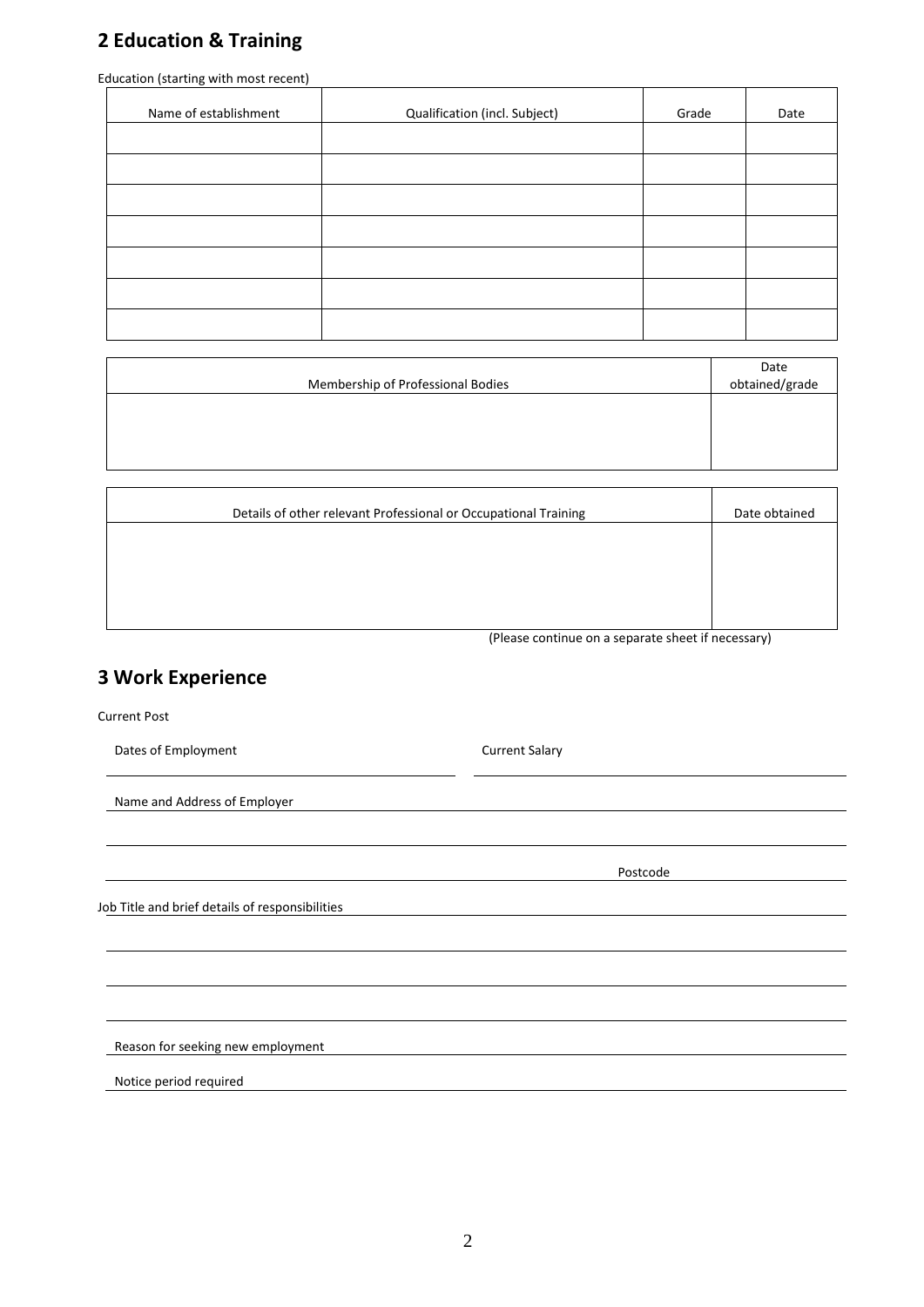Previous posts starting with the most recent first. Please also account for any gaps in work history.

| From | Dates<br>To | Name & location of<br>employer | Details of position held | Reasons for leaving |
|------|-------------|--------------------------------|--------------------------|---------------------|
|      |             |                                |                          |                     |
|      |             |                                |                          |                     |
|      |             |                                |                          |                     |
|      |             |                                |                          |                     |
|      |             |                                |                          |                     |
|      |             |                                |                          |                     |
|      |             |                                |                          |                     |
|      |             |                                |                          |                     |
|      |             |                                |                          |                     |
|      |             |                                |                          |                     |
|      |             |                                |                          |                     |

(Please continue on a separate sheet if necessary)

### **4 Further information**

Please explain how you meet each essential and desirable criteria on the person specification

(Please continue on a separate sheet if necessary)